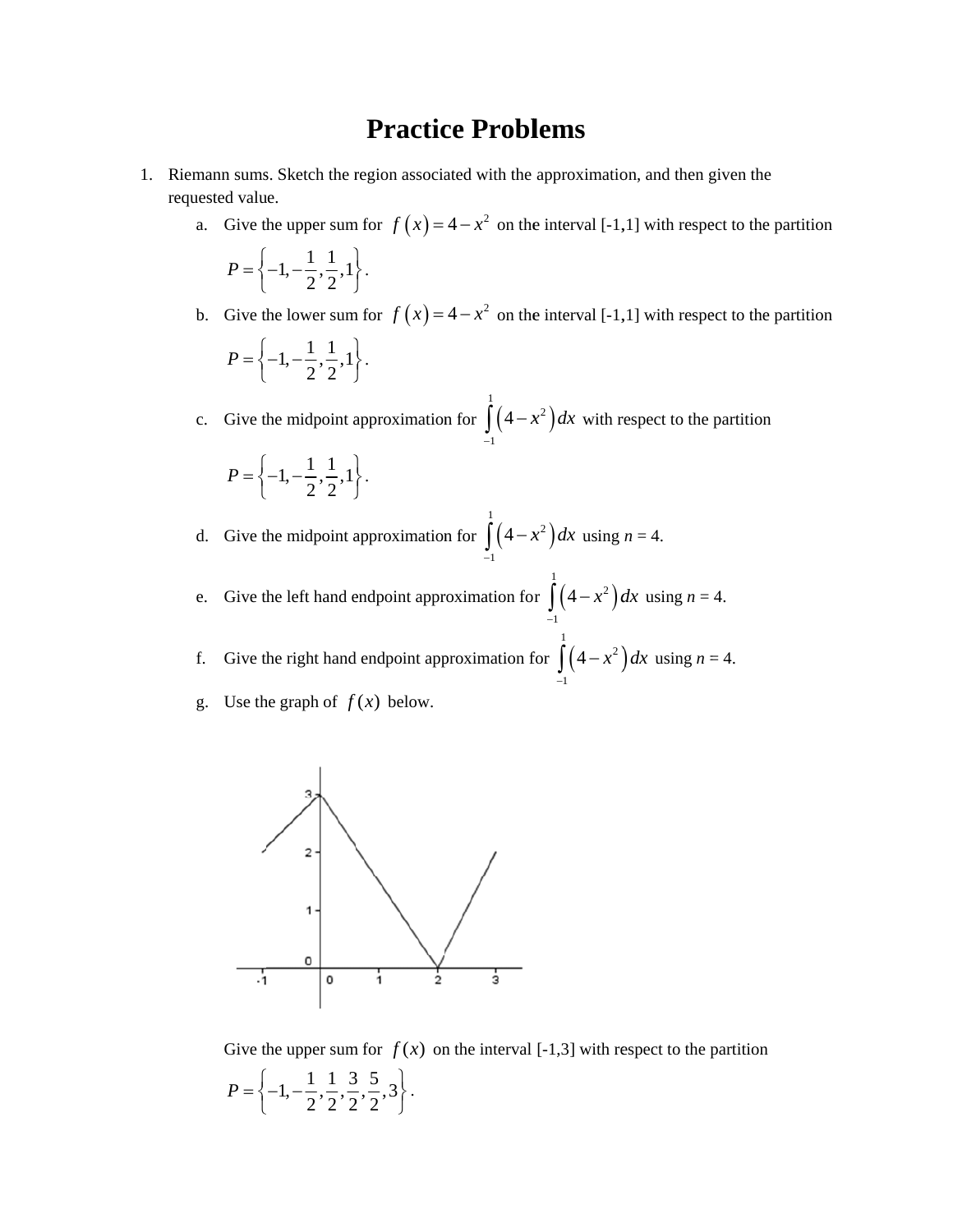2. Fundamental theorem of calculus.

a. 
$$
\frac{d}{dx} \int_{\pi}^{x} \sin(t) dt =
$$
  
\nb. 
$$
\frac{d}{dx} \int_{3x}^{\pi} \sin(t^2) dt =
$$
  
\nc. 
$$
\frac{d}{dx} \int_{3x}^{2x} \sin(t^2) dt =
$$
  
\nd. 
$$
\frac{d}{dx} \int_{1-2x}^{2x^3} \sin(t^2) dt =
$$

3. Basic Integration.

a. 
$$
\int_{2}^{7} x\sqrt{x^{2}+2} dx =
$$
  
\nb.  $\int (3\sec^{2}(r)-2\sqrt{r-1}) dr =$   
\nc.  $\int_{0}^{1} \frac{\cos(x)}{2+\sin(x)} dx =$   
\nd.  $\int_{0}^{1} e^{-2x} dx =$   
\ne.  $\int_{0}^{\frac{\pi}{4}} \frac{2}{1+x^{2}} dx =$   
\nf.  $\int_{0}^{\frac{\pi}{4}} \sec(x) \tan(x) dx =$   
\ng.  $\int \frac{3t}{t^{4}+1} dt =$ 

- 4. Area. Graph each region and find the requested area.
	- a. Find the area bounded by the graph of  $f(x) = 1 + x^2$  and the *x*-axis over the interval [-1,1].
	- b. Find the area bounded by the graph of  $f(x) = 1 e^x$  and the *x*-axis over the interval [0,1].
	- c. Find the area bounded by the graph of  $f(x) = \sin(x)$  and the *x*-axis over the interval  $[\pi/2, \pi]$ .
	- d. Give the area bounded between the *x*-axis and the graph of  $f(x) = x^2 + 2x 3$  over the interval [-2,2].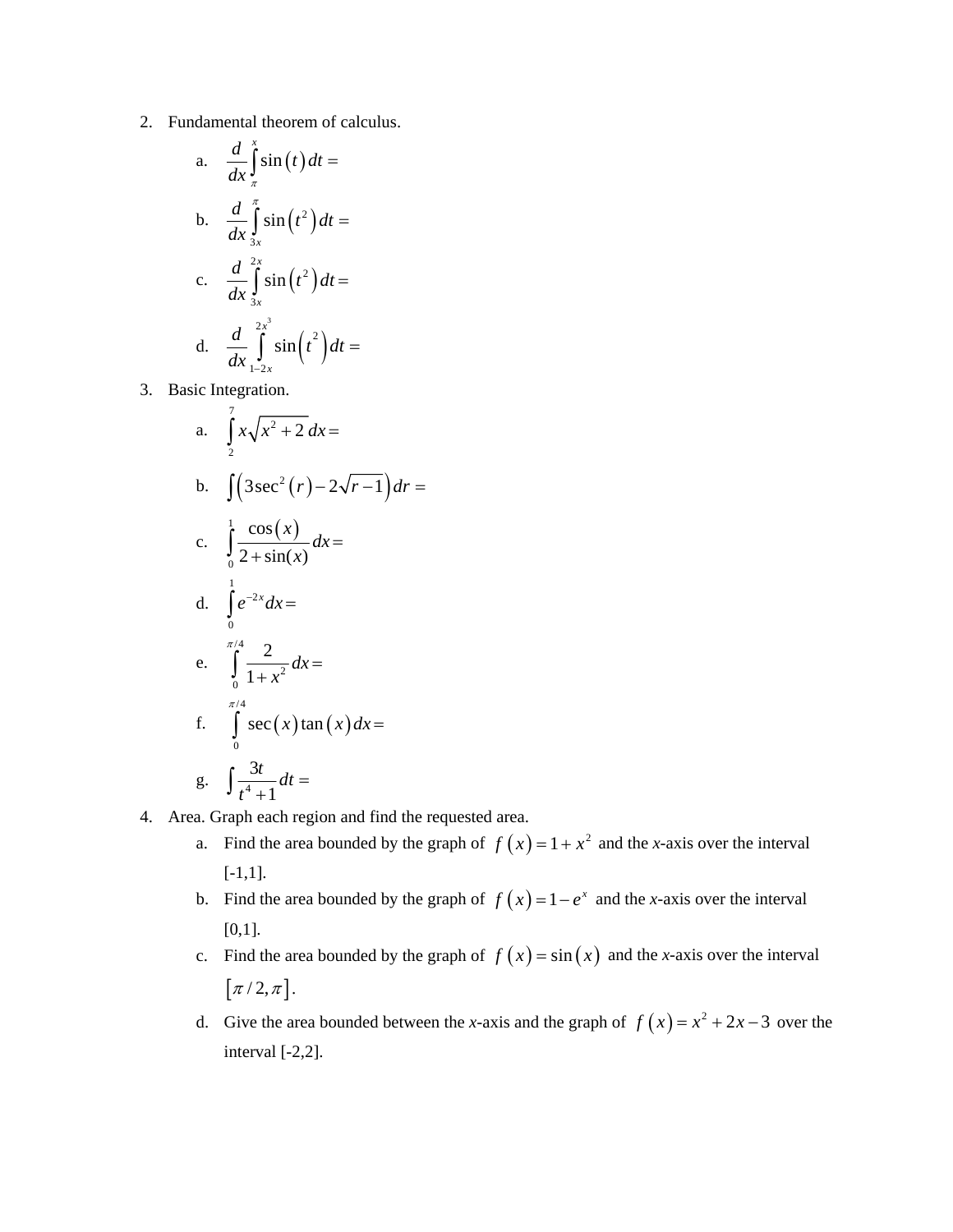## 5. Anti-derivatives.

- a. Give the general anti-derivative for  $g(x) = x^3 + 2x \sqrt{x}$ .
- b.  $F(x)$  is the anti-derivative for the function  $x\sqrt{x^2+3}$  that satisfies  $F(-1)=2$ . Give  $3(F(0)-\sqrt{3})+1$ . c.  $F''(x) = x^2 - \frac{2}{x-1} + 1$ *x*  $F''(x) = x^2 - \frac{2}{x} + 1$ ,  $F'(1) = -3$  and  $F(1) = 2$ . Give  $F(x)$ .
- d. Find a formula for  $f(x)$ , given that  $2x^3 3x^2$ 1  $2x^3 - 3x^2 + x - 1 = |f(t)|$ *x*  $x^3 - 3x^2 + x - 1 = \int f(t) dt$  $-3x^2 + x - 1 = \int_{-1}^{1} f(t) dt$ .
- e. Suppose  $f(x)$  is an anti-derivative of  $r(x)$ , and  $g(x)$  is an anti-derivative of  $s(x)$ . We are given the data in the table about the functions *f*, *g*, *r* and *s*.  $\left( \frac{3r(x)-2s(x)}{\sqrt{x}} \right)$ 3  $\int_{1}^{1}(3r(x)-2s(x))dx =$

| $\boldsymbol{\mathcal{X}}$ | 1            | $\overline{2}$ | 3              |   |
|----------------------------|--------------|----------------|----------------|---|
| f(x)                       | 3            | $\overline{2}$ | 1              |   |
| r(x)                       | 1            | 4              | $\overline{2}$ | 3 |
| g(x)                       | $\mathbf{2}$ | 1              | 4              | 3 |
| s(x)                       | 4            | $\mathfrak{2}$ | 3              |   |